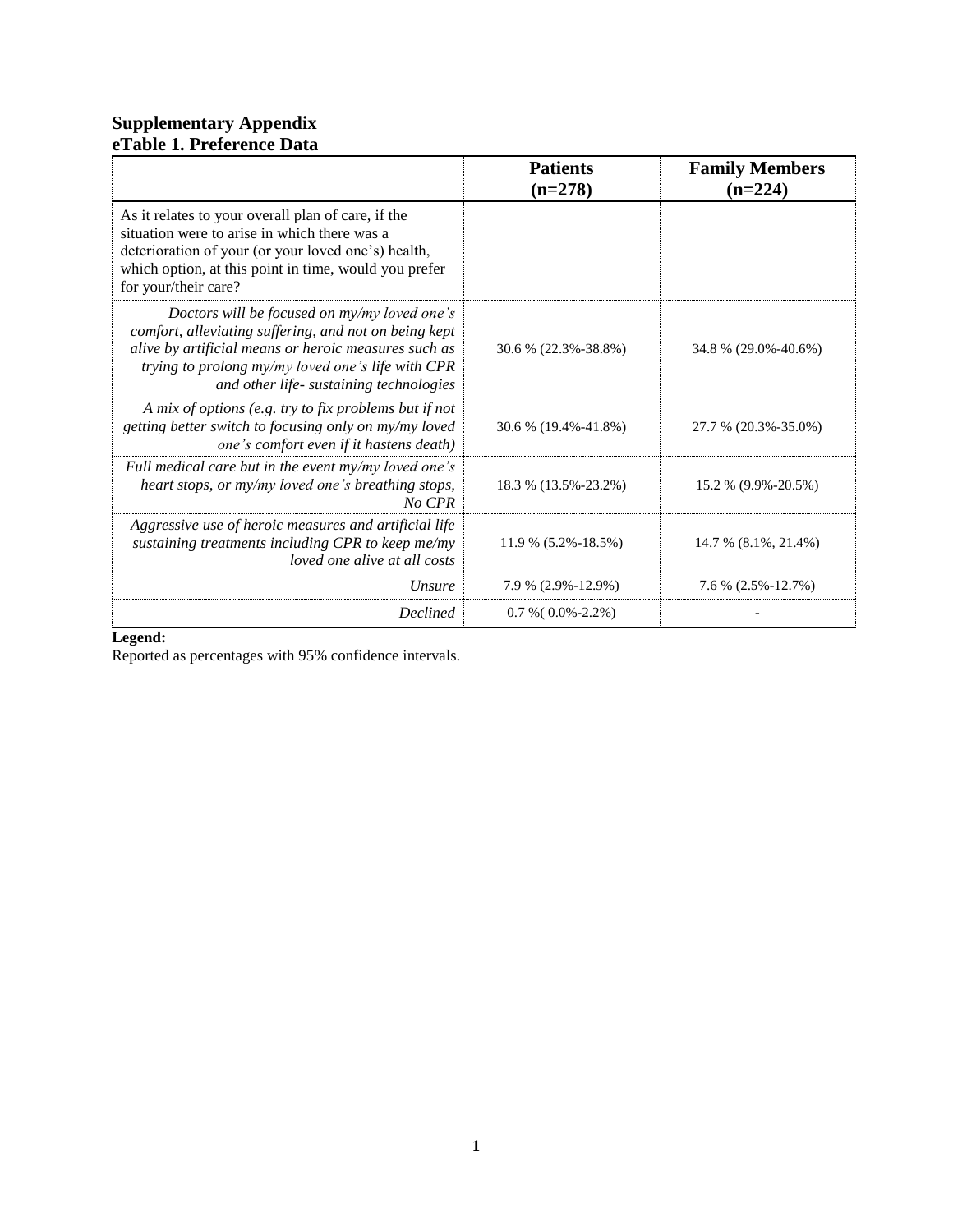| eTable 2. Patient Demographics |  |
|--------------------------------|--|
|--------------------------------|--|

|                                                            | <b>Patients</b><br>$(n=278)$ |
|------------------------------------------------------------|------------------------------|
| Age*                                                       | 80.0 (55.0-99.0) (278)       |
| <b>Sex</b>                                                 |                              |
| Female                                                     | 147 (52.9%)                  |
| <b>Education - highest level achieved</b>                  |                              |
| Less than high school                                      | 109 (39.2%)                  |
| High school graduate                                       | 58 (20.9%)                   |
| Any college or university degree                           | 111 (39.9%)                  |
| Declined                                                   | $0(0.0\%)$                   |
| Do you identify with a formal religious group or practice? |                              |
| Protestant (includes Anglican, Baptist, United, Methodist) | 105 (37.8%)                  |
| None                                                       | 82 (29.5%)                   |
| Catholic                                                   | 63 (22.7%)                   |
| Other (specify)                                            | 22 (7.9%)                    |
| Jewish                                                     | $4(1.4\%)$                   |
| <b>Muslim</b>                                              | $1(0.4\%)$                   |
| Sikh                                                       | $1(0.4\%)$                   |
| Is the respondent Caucasian?                               |                              |
| $n/N$ (%)                                                  | 263/278 (94.6%)              |
| Caucasian and speak another language on a daily basis      |                              |
| $n/N$ (%)                                                  | 48/278 (17.3%)               |
| Non-Caucasian and speak another language on a daily basis  |                              |
| $n/N$ (%)                                                  | 9/278(3.2%)                  |
| How fit or frail was the patient at this point?            |                              |
| Very Fit (category 1)                                      | 16 (5.8%)                    |
| Well (category 2)                                          | 33 (11.9%)                   |
| Managing Well (category 3)                                 | 54 (19.4%)                   |
| Vulnerable (category 4)                                    | 79 (28.4%)                   |
| Mildly Frail (category 5)                                  | 52 (18.7%)                   |
| Moderately Frail (category 6)                              | 35 (12.6%)                   |
| Severely Frail (category 7)                                | 7(2.5%)                      |
| Very Severely Frail (category 8)                           | 2(0.7%)                      |

**Legend** 

CEGEP, Colle´ge d'enseignement ge´ne´ral et professionnel; DEC, diploˆme d'e´tudes colle´giales; REALM-R, rapid estimate of adult literacy in medicine–revised. n: number of patients/family members reported "yes". N: total number of patients/family members. %: Percentage. \*: mean (range) (n)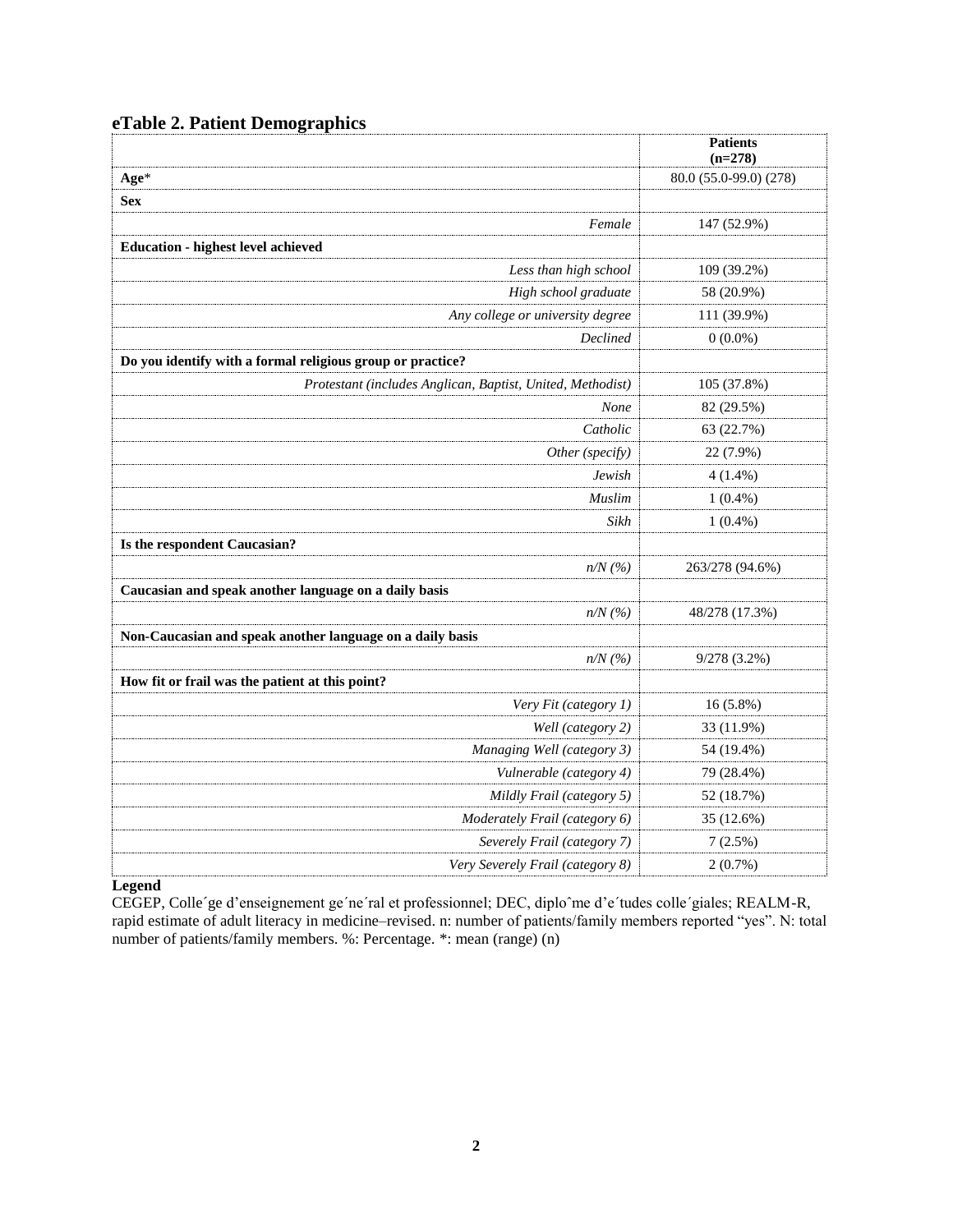|                                                            | Family members (n=225) |
|------------------------------------------------------------|------------------------|
| Age                                                        | $60.8(20.0-92)$ (221)  |
| Sex                                                        |                        |
| Female                                                     | 170 (75.6 %)           |
| <b>Relationship to patient</b>                             |                        |
| Daughter/Son                                               | 126 (56.0%)            |
| Spouse/Partner                                             | 77 (34.2%)             |
| Other (specify)                                            | 13 (5.8%)              |
| Parent                                                     | 3(1.3%)                |
| Parent-in-law                                              | $3(1.3\%)$             |
| Sister/Brother                                             | $2(0.9\%)$             |
| <b>Education - highest level achieved</b>                  |                        |
| Less than high school                                      | 33 (14.7%)             |
| High school graduate                                       | 41 (18.2%)             |
| Any college or university degree                           | 148 (65.8%)            |
| Declined                                                   | $2(0.9\%)$             |
| Missing                                                    | $1(0.4\%)$             |
| Do you identify with a formal religious group or practice? |                        |
| None                                                       | 68 (30.2 %)            |
| Catholic                                                   | 65 (28.9%)             |
| Protestant (includes Anglican, Baptist, United, Methodist) | 60 (26.7 %)            |
| Other (specify)                                            | 22 (9.8%)              |
| Jewish                                                     | 4(1.8%)                |
| Sikh                                                       | $2(0.9\%)$             |
| Declined                                                   | $2(0.9\%)$             |
| Muslim                                                     | $1(0.4\%)$             |
| <b>Missing</b>                                             | $1(0.4\%)$             |
| <b>Caucasian respondents</b>                               |                        |
| $n/N$ (%)                                                  | 194/224 (86.6%)        |
| Caucasian and speaks another language on a daily basis     |                        |
| $n/N$ (%)                                                  | 48/224 (21.4%)         |
| Non-Caucasian and speaks another language on a daily basis |                        |
| $n/N$ (%)                                                  | 21/224 (9.4%)          |

# **eTable 3. Family Member Demographics**

### **Legend**

CEGEP, Colle´ge d'enseignement ge´ne´ral et professionnel; DEC, diploˆme d'e´tudes colle´giales; REALM-R, rapid estimate of adult literacy in medicine–revised; n: number of patients/family members reported "yes". N: total number of patients/family members. %: Percentage. \*: mean (range)(n)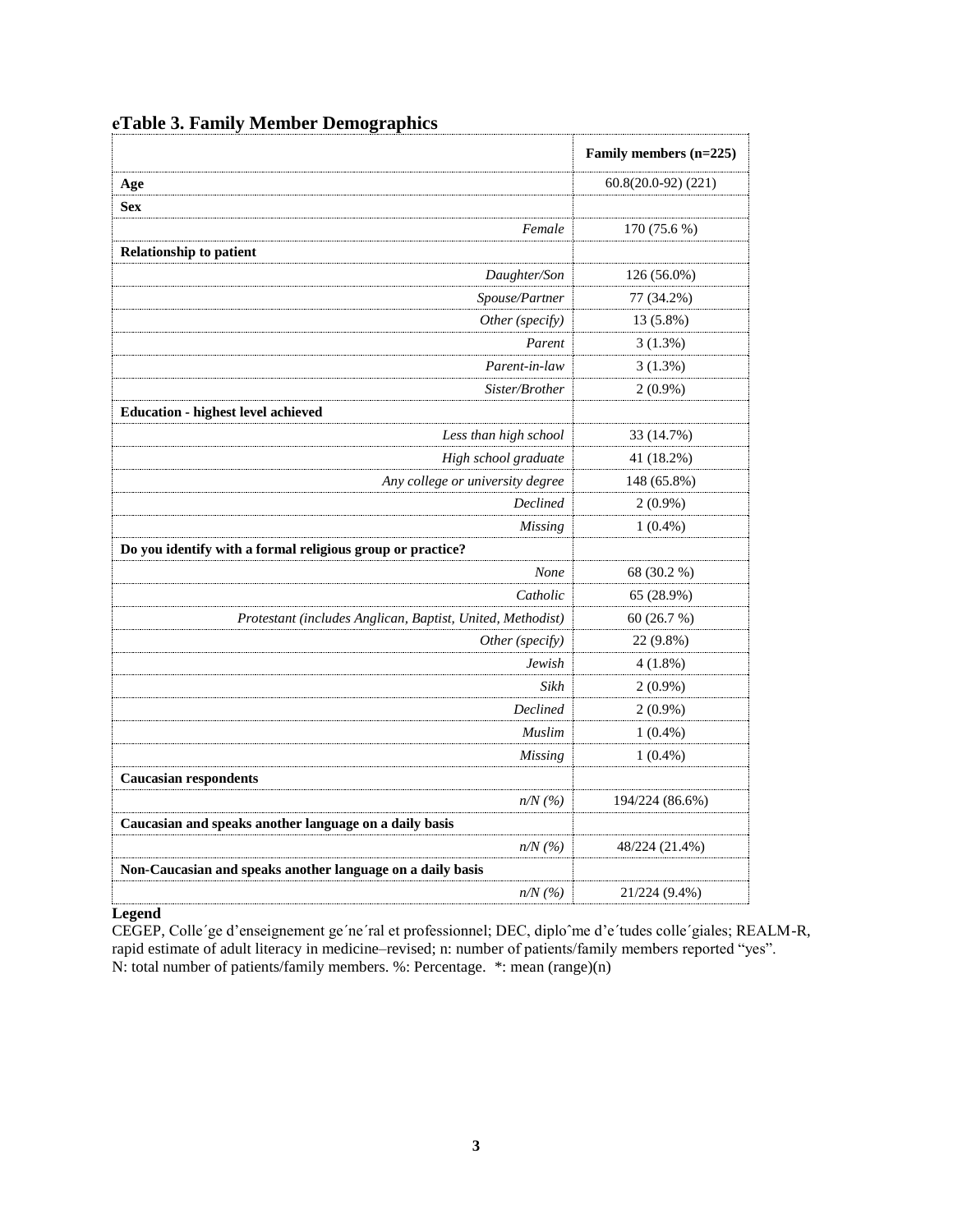# **eFigure 1- Flow Diagram of Patients and Families involved in this study**

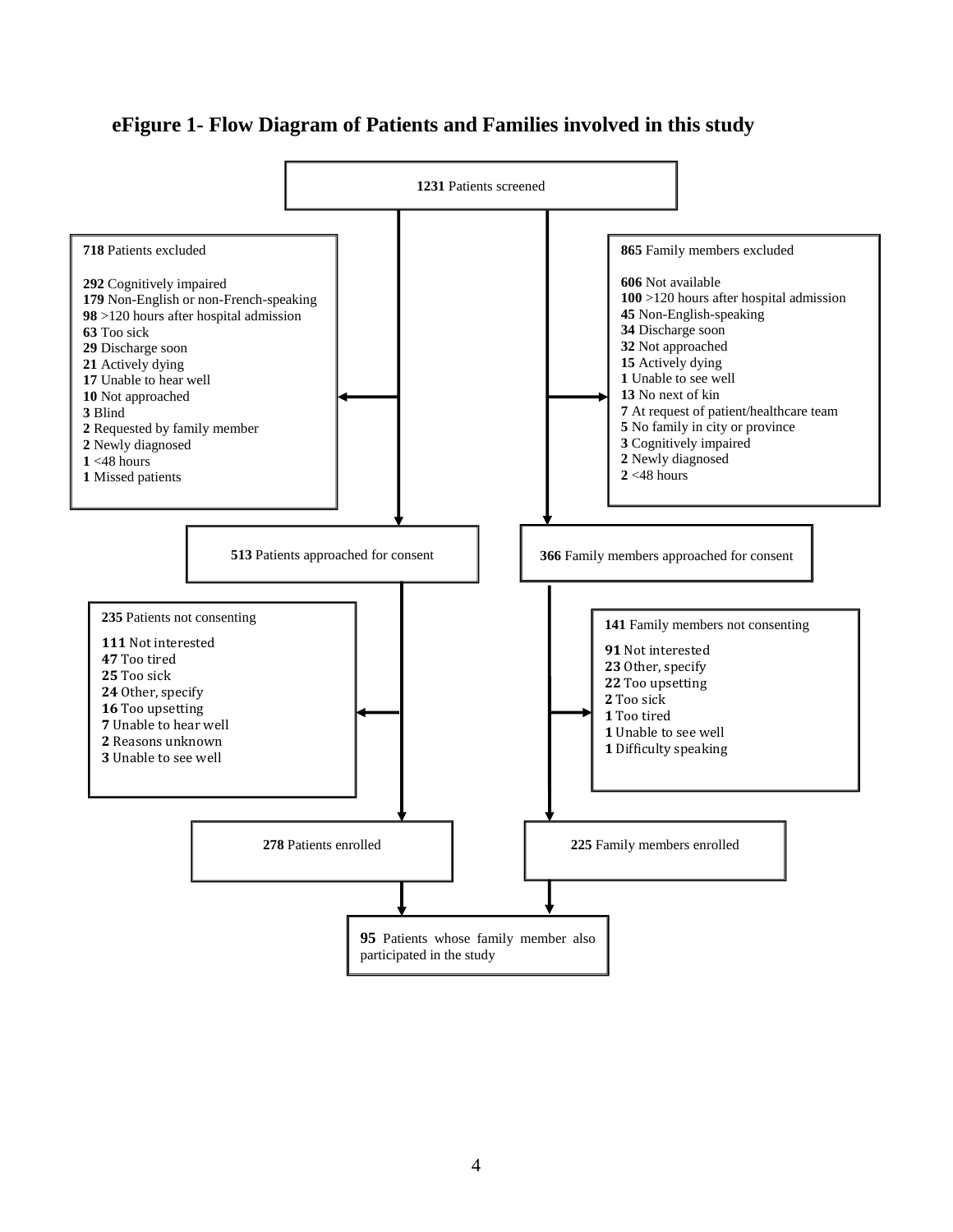## **eFigure 2. The Relationship Between Importance of Values and Treatment Preferences— Family Members' Perspectives**

The box plots show the distribution of importance of value ratings for each treatment preference.

Kendall's Tau-b is the excess concordance  $[C-(1-C)]$  where C is the probability that an individual who puts a higher importance on a given value preferred more aggressive care than someone who put a lower importance on the same value. Kendall's Tau-b ranges from 1 to -1 where 1 indicates perfect concordance, -1 indicates perfect discordance and 0 indicates no association. For example, Kendall's Tau-b would be 1 if everyone who preferred aggressive life sustaining treatment provided a higher importance rating to living as long as possible than anyone else, and if everyone who preferred comfort care only gave a lower importance rating to living as long as possible than anyone else. Conversely, Kendall's Tau-b would be -1 everyone who preferred comfort care only rated the importance to avoid being attached to machines and tubes higher than everyone else, and everyone who preferred aggressive life sustaining treatment rated the importance to avoid being attached to machines and tubes lower than everyone else.

#### **Legend:**

#### **Treatment Preference**

- 1. Doctors will be focused on my comfort, alleviating suffering, and not on being kept alive by artificial means or heroic measures such as trying to prolong my life with CPR and other life- sustaining technologies.
- 2. A mix of the options (e.g. try to fix problems but if not getting better switch to focusing only on my comfort even if it hastens death).
- 3. Full medical care but in the event my heart stops, or my breathing stops, no CPR.
- 4. Aggressive use of heroic measures and artificial life sustaining treatments including CPR to keep me alive at all costs

Importance of Values

1="Not at all important"; 10="Very important"